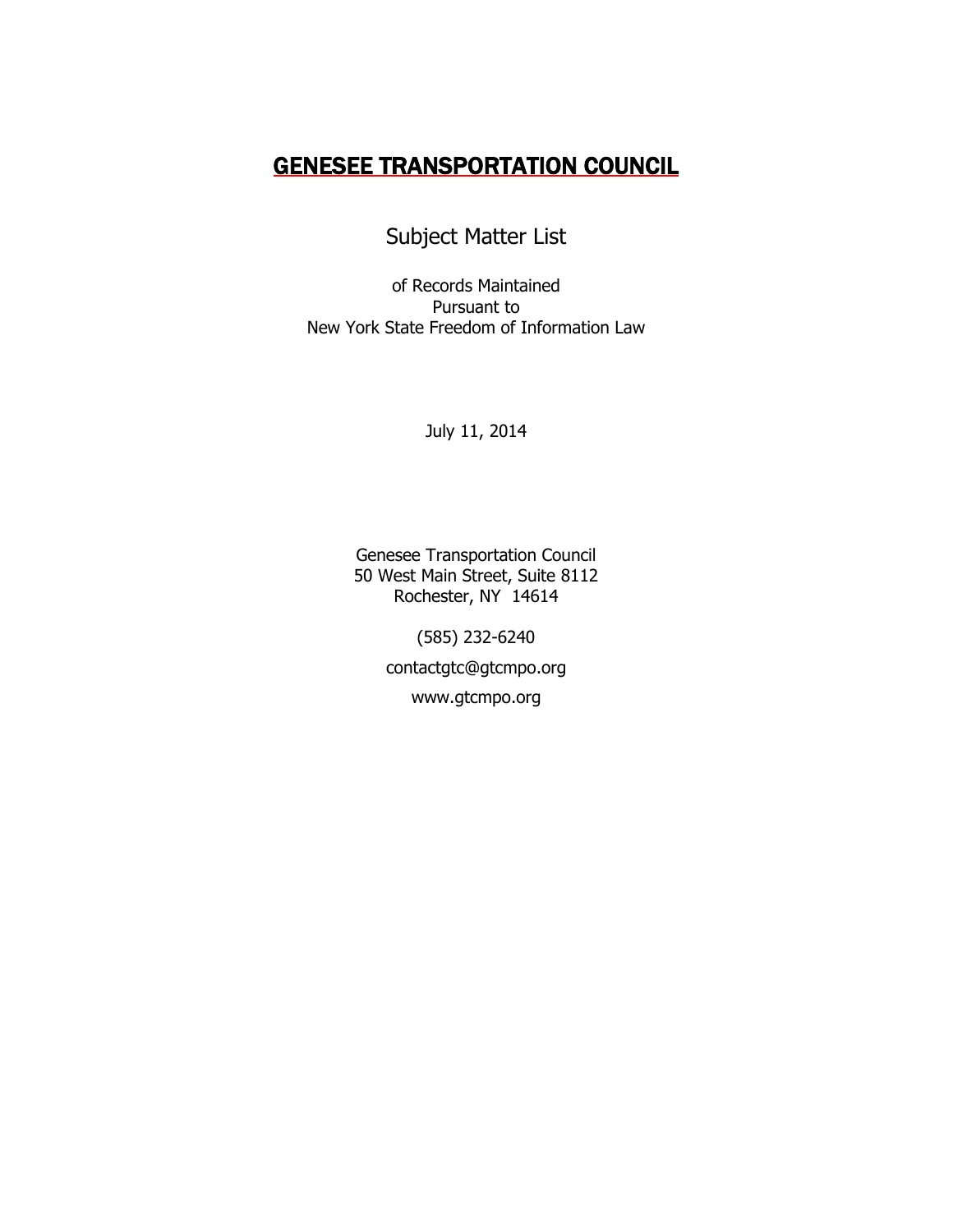The Genesee Transportation Council (GTC) maintains the following types of materials at its office:

- Administration and planning subject files
- Amended TIP project tables
- Annual line item budget for GTC staff activities
- Applications for funding via TIP
- Applications for funding via UPWP
- Bank deposit records
- Biographies of staff
- Cancelled RFP/RFO solicitations
- Claim Vouchers and supporting documentation for expenditures
- Contracts for professional services
- Contracts with service vendors
- Cooperative Agreement among GTC, New York State Department of Transportation (NYSDOT), and Rochester-Genesee Regional Transportation Authority (RGRTA)
- Correspondence related to major products and planning studies
- Current and archived copies of the Greater Rochester Area Bicycling map
- Current and archived copies of the regional Long Range Transportation Plan (LRTP)
- Current and archived copies of the regional Transportation Improvement Program (TIP)
- Current and archived copies of the regional Unified Planning Work Program (UPWP)
- Documentation related to the granting of unpaid leave in accordance with the Family and Medical Leave Act (FMLA)
- Documentation related to the proper disposal of surplus equipment
- Documentation related to the use of paid time off for Bereavement, Jury Duty, Military Leave, and/or Organ or Bone Marrow donation
- Educational Assistance program records
- Emails sent and received (excluding unsolicited commercial emails)
- Equipment leases
- FHWA/FTA Joint Certification documents
- Geographic Information System (GIS) data
- GIS maps, documents, and records
- General public comments received
- GTC Board meeting attendance
- GTC Board meeting materials (agenda, proposed resolutions, etc.)
- GTC Board meeting minutes
- GTC By-Laws
- GTC Planning Committee attendance
- GTC Planning Committee meeting materials (agenda, proposed resolutions, etc.)
- GTC Planning Committee meeting minutes
- Insurance inventory (equipment, furniture, software, etc.)
- Invoices and supporting documentation for revenue
- Job postings for full- and part-time positions
- Legal Notices
- Letters of support provided for other agency's projects
- License Agreement for use of office space
- Library of printed materials related to various transportation issues (not available for lending but can be viewed in the GTC office)